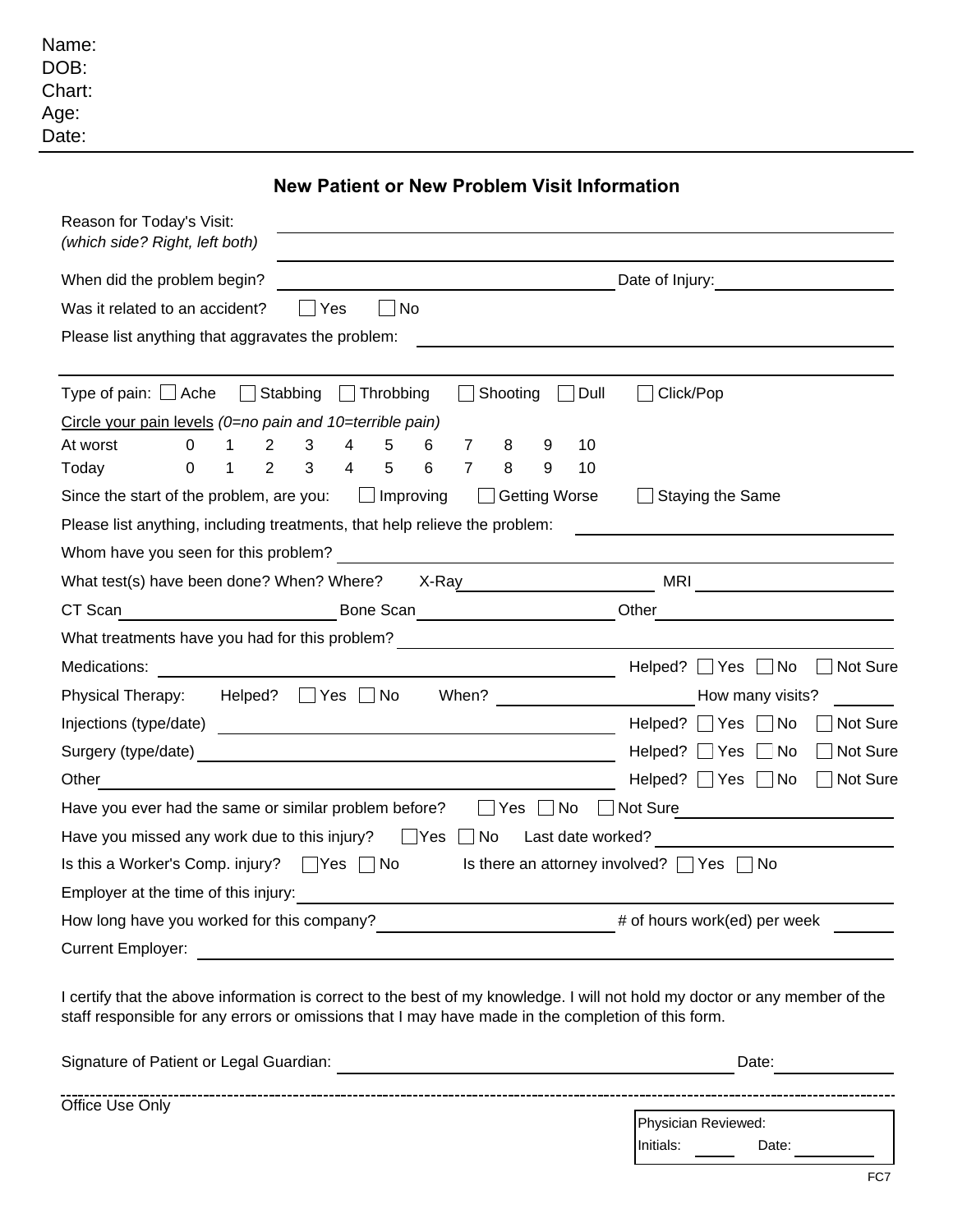Name: DOB: Chart: Age: Date:

## **HEALTH HISTORY HEALTH**

Please complete the following information for review by your provider.

| Height:                                                                                                                                                                     | Weight: Race:                                                                                                                                                                  |                                                                                                          |                                                                                                                               | Sex:                                                                                                                                          |                                                                                             | Dominant Hand: Right Left                                                                              |
|-----------------------------------------------------------------------------------------------------------------------------------------------------------------------------|--------------------------------------------------------------------------------------------------------------------------------------------------------------------------------|----------------------------------------------------------------------------------------------------------|-------------------------------------------------------------------------------------------------------------------------------|-----------------------------------------------------------------------------------------------------------------------------------------------|---------------------------------------------------------------------------------------------|--------------------------------------------------------------------------------------------------------|
| <b>Referring Doctor:</b>                                                                                                                                                    |                                                                                                                                                                                | Family Doctor:                                                                                           |                                                                                                                               |                                                                                                                                               | Occupation:                                                                                 |                                                                                                        |
| <b>Patient Medical History</b><br><b>Heart Trouble</b><br><b>High Blood Pressure</b><br><b>Stroke</b><br><b>Diabetes</b><br>Arthritis<br>Previous Surgeries:<br>1.<br>2.    | Gout<br>None                                                                                                                                                                   | <b>Seizures</b><br>Sleep Apnea<br>Kidney Trouble<br>Osteoporosis<br>Hospital/Date                        | <b>Bleeding Problems</b><br>Serious Injuries<br>Lung Disease<br>Asthma<br><b>Phlebitis</b><br>Previous Surgeries:<br>4.<br>5. |                                                                                                                                               | Anemia<br><b>Stomach Ulcers</b><br><b>Liver Trouble</b><br><b>Thyroid Trouble</b><br>Cancer | AIDS/HIV<br>Hepatitis<br>Other:<br>Hospital/Date                                                       |
| 3.                                                                                                                                                                          |                                                                                                                                                                                |                                                                                                          | 6.                                                                                                                            |                                                                                                                                               |                                                                                             |                                                                                                        |
| Family Medical History (Mark if any of these run in your family)<br><b>Heart Trouble</b><br><b>High Blood Pressure</b><br>Social History<br>Single<br>Married               |                                                                                                                                                                                | <b>Stroke</b><br><b>Diabetes</b><br>Do you live alone? $\Box$ Yes $\Box$ No If no, who do you live with? | $\Box$ Arthritis<br>Gout                                                                                                      | Bleeding                                                                                                                                      | Kidney Trouble                                                                              | Alcoholism<br>Cancer                                                                                   |
| # of children:                                                                                                                                                              |                                                                                                                                                                                | Do you exercise regularly? ■ Yes ■ No                                                                    |                                                                                                                               |                                                                                                                                               |                                                                                             |                                                                                                        |
|                                                                                                                                                                             |                                                                                                                                                                                |                                                                                                          |                                                                                                                               |                                                                                                                                               |                                                                                             | Tobacco Use? □ Yes □ No Type: No Type: Amount per day # of years used:                                 |
| <b>Alcohol Consumption?</b>                                                                                                                                                 | $\lnot$ Yes $\lnot$ No                                                                                                                                                         |                                                                                                          | Type/Amount/How Often:                                                                                                        |                                                                                                                                               |                                                                                             |                                                                                                        |
| Review of Systems (recent or current conditions only)<br>Weight Change<br>Fever/Chills<br><b>Night Sweats</b><br>Poor Appetite<br>Rash<br>Insomnia<br>Depression<br>Anxiety | Ear Pain / Ringing<br>Nosebleeds<br>Hoarseness<br><b>Difficulty Swallowing</b><br><b>Tooth/Gum Trouble</b><br><b>Visual Changes</b><br><b>Chest Pain</b><br>Abnormal Heartbeat | Cough                                                                                                    | Shortness of Breath<br>Stomach Pain<br>Nausea/Vomiting<br><b>Frequent Diarrhea</b><br>Frequent Constipation<br>Blood in Stool | Incontinence<br><b>Urinary Burning</b><br><b>Irregular Periods</b><br>Vaginal Discharge<br>Pregnant<br>Joint Pain<br>Lumps/Masses<br>Backache | Urinary Frequency<br>Joint/Limb Swelling                                                    | Numbness<br>Weakness<br><b>Frequent Headaches</b><br>Seizures<br><b>Blackouts</b><br>Chronic Infection |
| Patient Signature:                                                                                                                                                          |                                                                                                                                                                                |                                                                                                          |                                                                                                                               |                                                                                                                                               | Date:                                                                                       |                                                                                                        |
| Notes:                                                                                                                                                                      |                                                                                                                                                                                |                                                                                                          |                                                                                                                               |                                                                                                                                               | Physician Reviewed:<br>Initials:<br>Initials:<br>Initials:<br>Initials:                     | Date: $\_\_$<br>Date:<br>Date:<br>Date:                                                                |